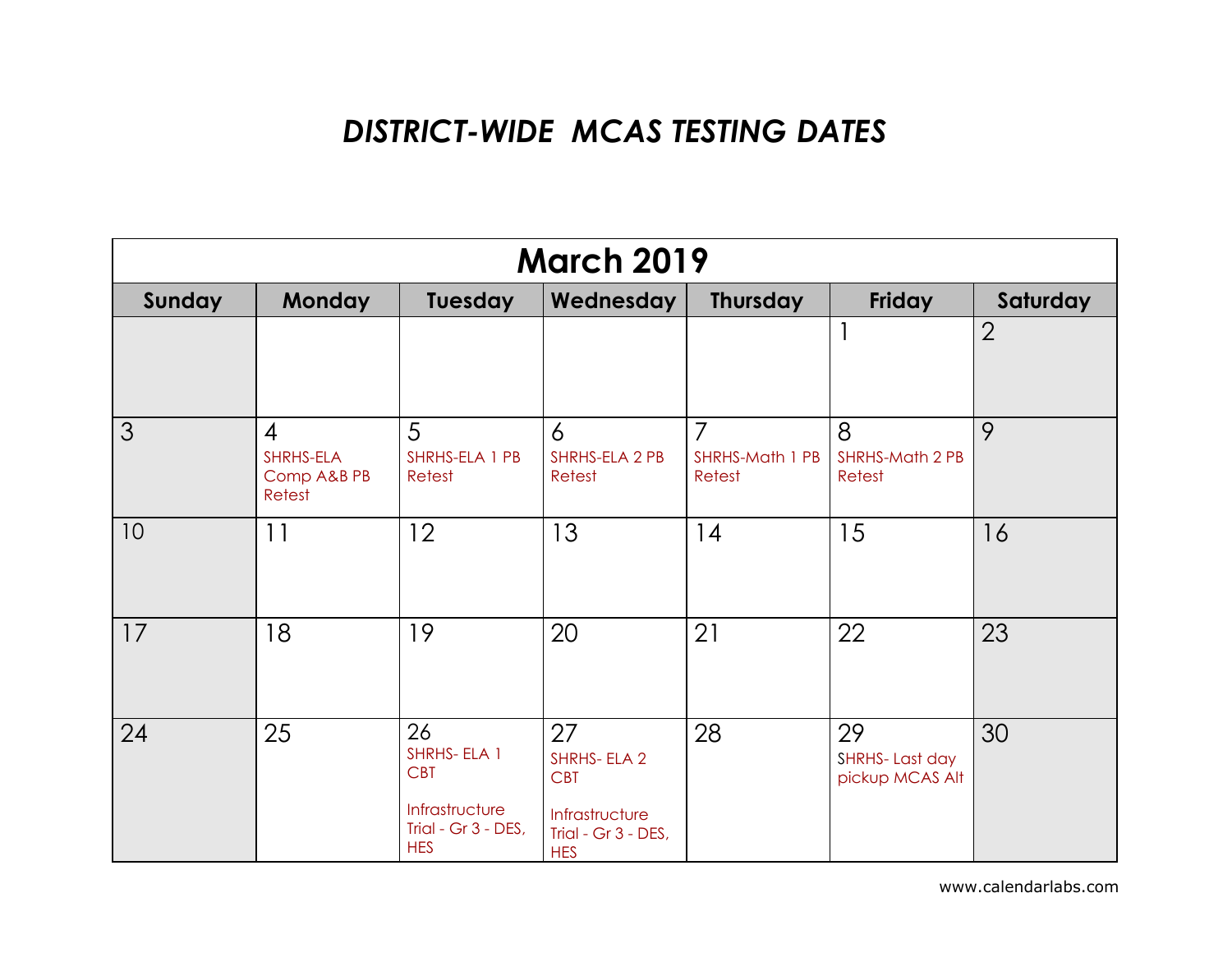| <b>April 2019</b> |                                              |                                                                                                  |                                                                                                   |                                                                                                                                      |                                                                                   |                |  |
|-------------------|----------------------------------------------|--------------------------------------------------------------------------------------------------|---------------------------------------------------------------------------------------------------|--------------------------------------------------------------------------------------------------------------------------------------|-----------------------------------------------------------------------------------|----------------|--|
| Sunday            | <b>Monday</b>                                | <b>Tuesday</b>                                                                                   | Wednesday                                                                                         | <b>Thursday</b>                                                                                                                      | Friday                                                                            | Saturday       |  |
| 31                |                                              | $\overline{2}$<br>DES, HES - ELA<br>Gr. 3 - Session 1<br>CMS & DMS -<br>Grade 8 ELA<br>Session 1 | 3<br>DES, HES - ELA<br>Gr. 3 - Session 2<br>CMS & DMS -<br>Grade 8 ELA<br>Session II              | $\boldsymbol{4}$<br>SHRHS-Last day<br>for ELA Makeup<br>DES, HES - ELA<br>Gr. 3 - Makeups<br>CMS & DMS -<br>Grade 5 ELA<br>Session 1 | 5<br>DES, HES - ELA<br>Gr. 3 - Makeups<br>CMS & DMS -<br>Grade 5 ELA<br>Session 1 | $\overline{6}$ |  |
| $\overline{7}$    | 8<br>CMS & DMS -<br>Grade 6 ELA<br>Session 1 | 9<br>DES, HES - ELA<br>Gr. 4 - Session 1<br>CMS & DMS -<br>Grade 6 ELA<br>Session 2              | 10 <sup>°</sup><br>DES, HES - ELA<br>Gr. 4 - Session 2<br>CMS & DMS -<br>Grade 7 ELA<br>Session 1 | 11<br>DES, HES - ELA<br>Gr. 4 - Makeups<br>CMS & DMS -<br>Grade 7 ELA<br>Session II                                                  | 12<br>DES, HES - ELA<br>Gr. 4 - Makeups                                           | 13             |  |
| 14                | 15                                           | 16                                                                                               | 17                                                                                                | 18                                                                                                                                   | 19                                                                                | 20             |  |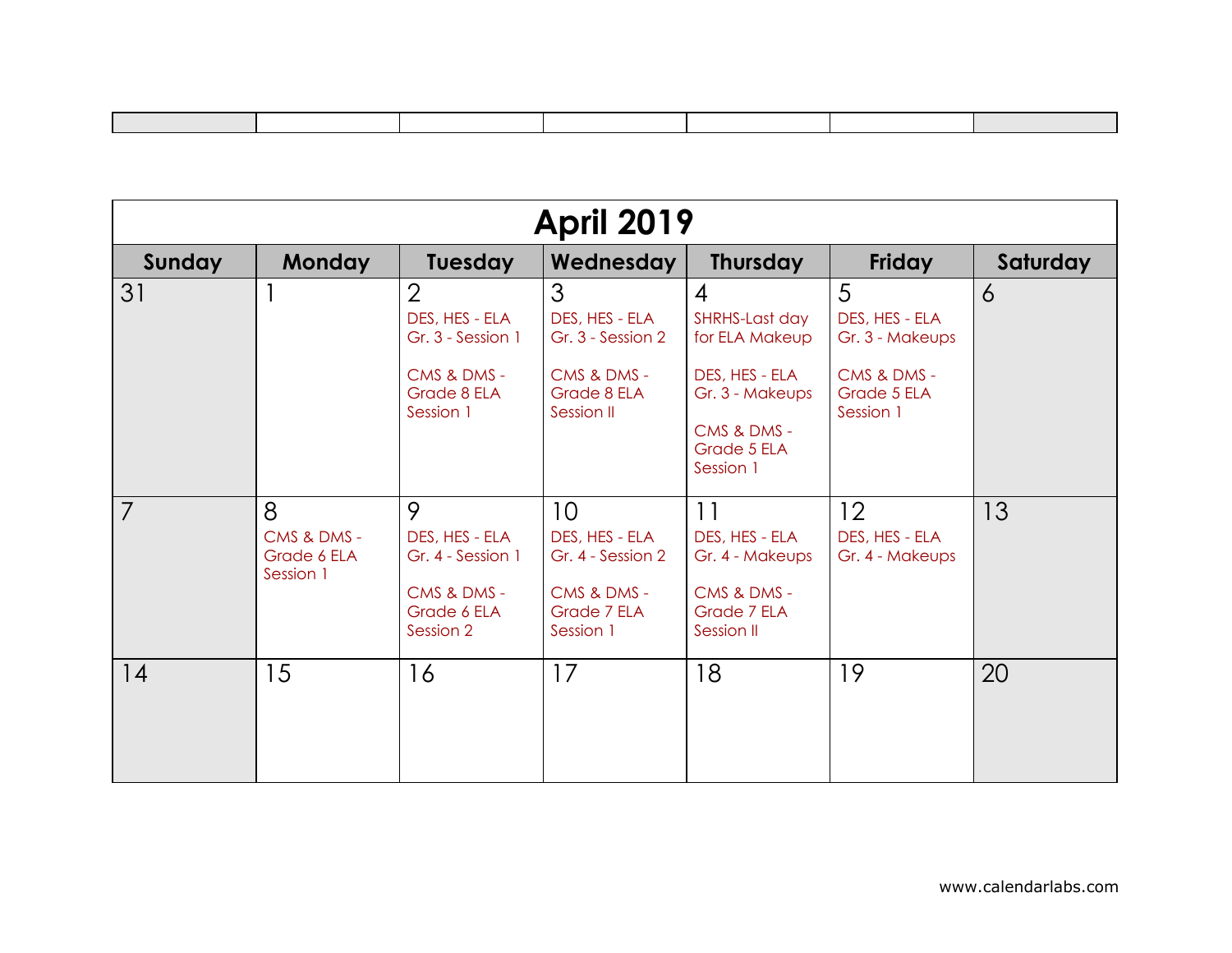| 21 | 22<br>CMS & DMS -<br><b>ELA Makeup</b><br>Sessions | 23<br>CMS & DMS -<br><b>ELA Makeup</b><br>Sessions | 24<br>CMS & DMS -<br><b>ELA Makeup</b><br>Sessions | 25<br>CMS & DMS -<br><b>ELA Makeup</b><br>Sessions | 26<br>CMS & DMS -<br><b>ELA Makeup</b><br>Sessions | 27 |
|----|----------------------------------------------------|----------------------------------------------------|----------------------------------------------------|----------------------------------------------------|----------------------------------------------------|----|
| 28 | 29                                                 | 30<br>CMS & DMS -<br>Grade 8 STE<br>Session 1      |                                                    |                                                    |                                                    |    |

| <b>May 2019</b> |                |                                                                                       |                                                                                       |                                                                                     |                                                                                       |                |  |  |
|-----------------|----------------|---------------------------------------------------------------------------------------|---------------------------------------------------------------------------------------|-------------------------------------------------------------------------------------|---------------------------------------------------------------------------------------|----------------|--|--|
| Sunday          | <b>Monday</b>  | <b>Tuesday</b>                                                                        | Wednesday                                                                             | <b>Thursday</b>                                                                     | <b>Friday</b>                                                                         | Saturday       |  |  |
|                 |                |                                                                                       | CMS & DMS -<br>Grade 8 STE<br>Session 2                                               | $\overline{2}$<br>CMS & DMS -<br>Grade 5 STE<br>Session I                           | 3<br>CMS & DMS -<br>Grade 5 STE<br>Session II                                         | $\overline{4}$ |  |  |
| $\overline{5}$  | $\overline{6}$ | 7<br>DES, HES - Math<br>Gr. 3 - Session 1<br>CMS & DMS -<br>Grade 6 Math<br>Session 1 | 8<br>DES, HES - Math<br>Gr. 3 - Session 2<br>CMS & DMS -<br>Grade 6 Math<br>Session 2 | 9<br>DES, HES - Math<br>Gr. 3 - Makeups<br>CMS & DMS -<br>Grade 7 Math<br>Session 1 | 10<br>DES, HES - Math<br>Gr. 3 - Makeups<br>CMS & DMS -<br>Grade 7 Math<br>Session II | 11             |  |  |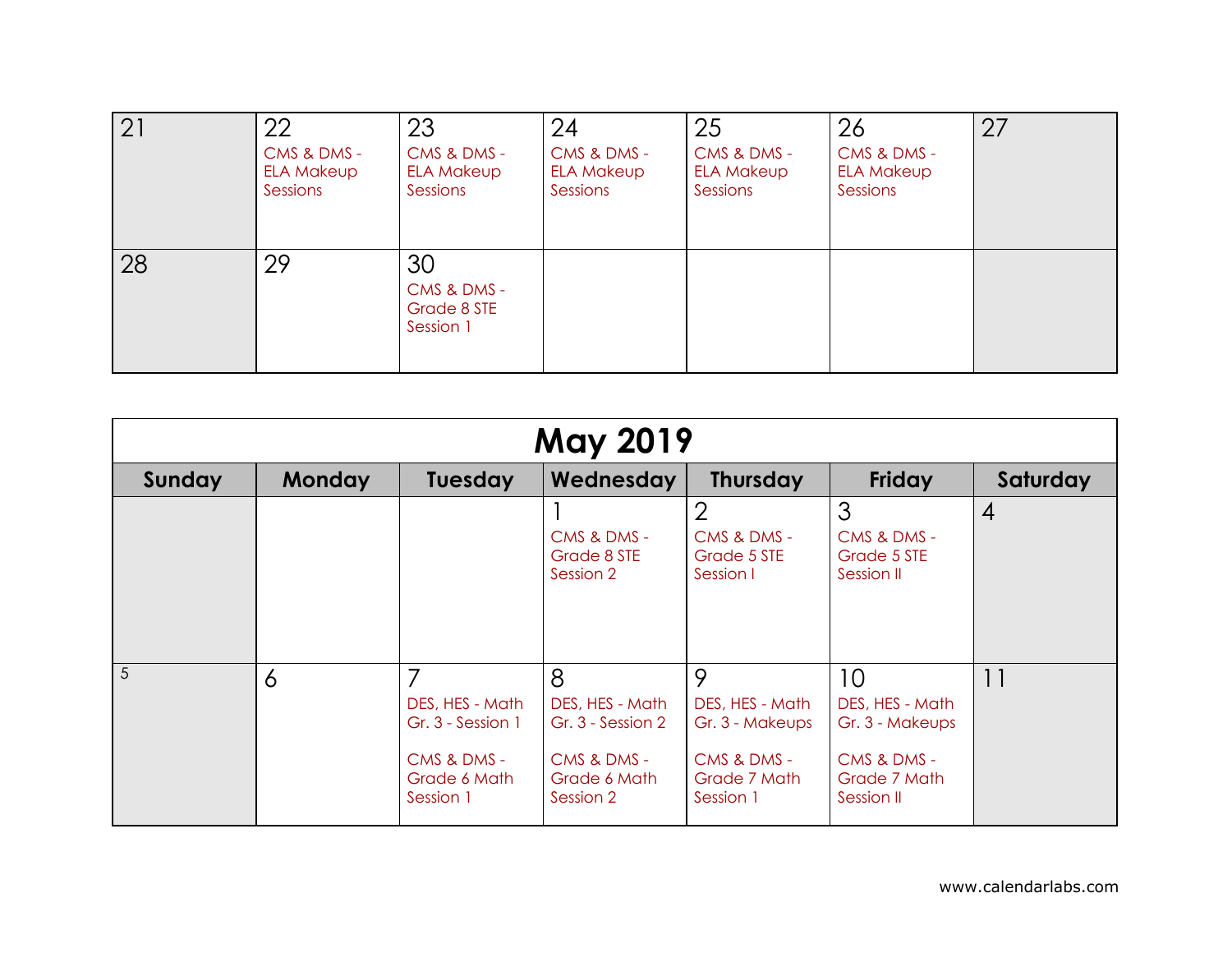| 12 | 13                                                        | 14<br>DES, HES - Math<br>Gr. 4 - Session 1<br>CMS & DMS -<br>Grade 5 Math<br>Session I  | 15<br>DES, HES - Math<br>Gr. 4 - Session 2<br>CMS & DMS -<br>Grade 5 Math<br>Session II | 16<br>DES, HES - Math<br>Gr. 4 - Makeups<br>CMS & DMS -<br>Grade 8 Math<br>Session 1 | 17<br>DES, HES - Math<br>Gr. 4 - Makeups<br>CMS & DMS -<br>Grade 8 Math<br>Session 2 | 18 |
|----|-----------------------------------------------------------|-----------------------------------------------------------------------------------------|-----------------------------------------------------------------------------------------|--------------------------------------------------------------------------------------|--------------------------------------------------------------------------------------|----|
| 19 | 20<br>CMS & DMS -<br>Math & STE<br><b>Makeup Sessions</b> | 21<br>SHRHS-Math 1<br><b>CBT</b><br>CMS & DMS -<br>Math & STE<br><b>Makeup Sessions</b> | 22<br>SHRHS-Math 2<br><b>CBT</b><br>CMS & DMS -<br>Math & STE<br><b>Makeup Sessions</b> | 23<br>CMS & DMS -<br>Math & STE<br><b>Makeup Sessions</b>                            | 24<br>CMS & DMS -<br>Math & STE<br><b>Makeup Sessions</b>                            | 25 |
| 26 | 27                                                        | 28                                                                                      | 29                                                                                      | 30<br>SHRHS-Last day<br>makeup Math                                                  | 31                                                                                   |    |
|    |                                                           |                                                                                         |                                                                                         |                                                                                      |                                                                                      |    |

|        | <b>June 2019</b> |                |           |                 |        |          |  |  |
|--------|------------------|----------------|-----------|-----------------|--------|----------|--|--|
| Sunday | Monday           | <b>Tuesday</b> | Wednesday | <b>Thursday</b> | Friday | Saturday |  |  |